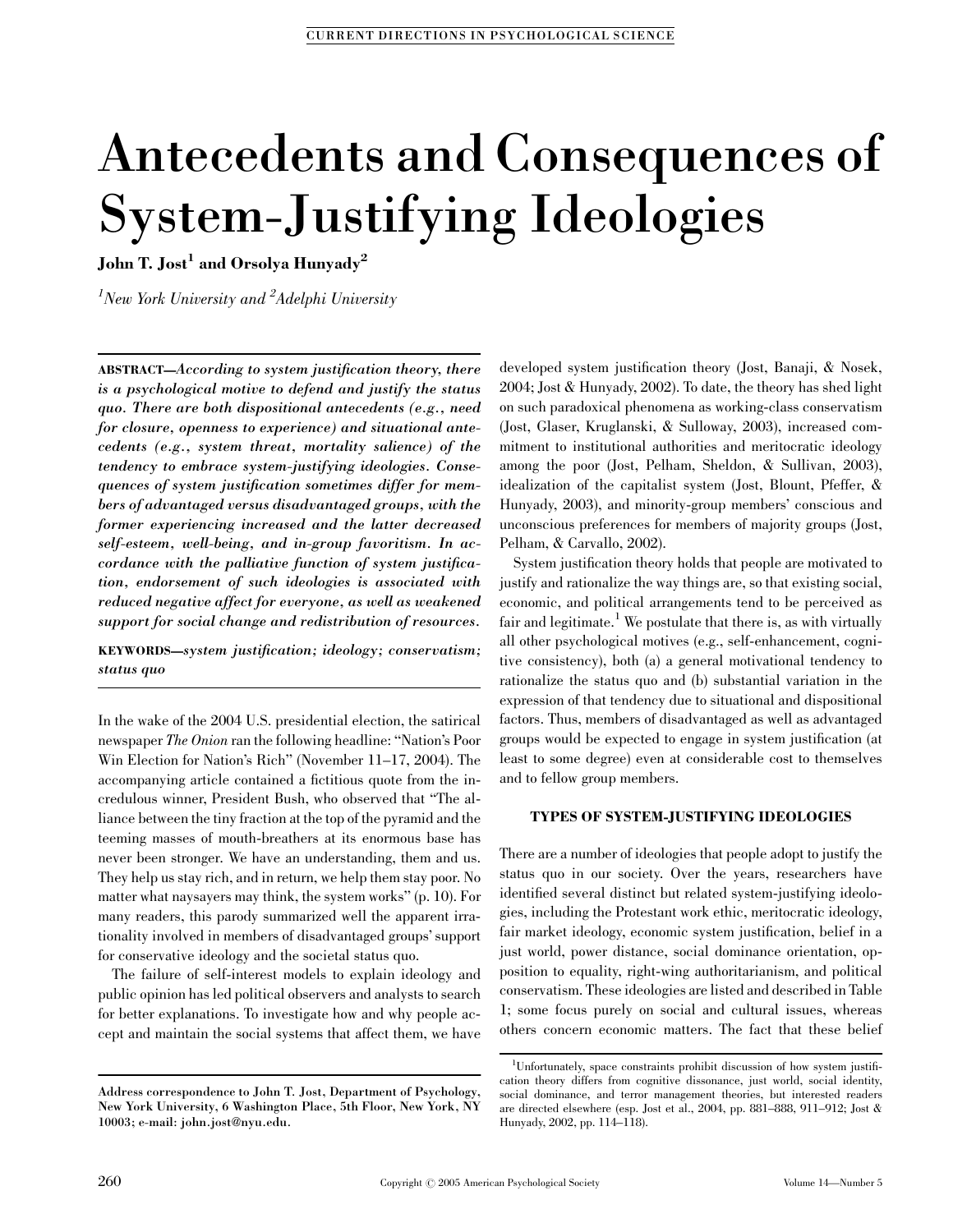TABLE 1

System-Justifying Ideologies, Their Descriptive Contents, and Illustrative References

| Ideology                         | Descriptive Content                                                                                                            | Sample illustrative reference(s)                       |
|----------------------------------|--------------------------------------------------------------------------------------------------------------------------------|--------------------------------------------------------|
| Protestant work ethic            | People have a moral responsibility to work hard and avoid leisure<br>activities; hard work is a virtue and is its own reward.  | Jost & Hunyady (2002)                                  |
| Meritocratic ideology            | The system rewards individual ability and motivation, so success<br>is an indicator of personal deservingness.                 | Jost, Pelham, et al. (2003)                            |
| Fair market ideology             | Market-based procedures and outcomes are not only efficient but<br>are inherently fair, legitimate, and just.                  | Jost, Blount, et al. (2003)                            |
| Economic system<br>justification | Economic inequality is natural, inevitable, and legitimate;<br>economic outcomes are fair and deserved.                        | Jost & Thompson $(2000)$                               |
| Belief in a just world           | People typically get what they deserve and deserve what they get;<br>with regard to outcomes, what "is" is what "ought" to be. | Jost & Burgess $(2000)$ ;<br>Lerner $(1980)$           |
| Power distance                   | Inequality is a natural and desirable feature of the social order;<br>large power differences are acceptable and legitimate.   | Jost, Blount, et al. (2003)                            |
| Social dominance<br>orientation  | Some groups are superior to others; group-based hierarchy is a<br>good thing.                                                  | Jost & Thompson $(2000)$ ;<br>Sidanius & Pratto (1999) |
| Opposition to equality           | Increased social and economic equality is unattainable and<br>undesirable; it would be detrimental for society.                | Jost & Thompson $(2000)$ ;<br>Kluegel $&$ Smith (1986) |
| Right-wing authoritarianism      | People should follow conventional traditions and established<br>authorities and stop getting rebellious ideas.                 | Altemeyer (1998);<br>Jost, Glaser, et al. (2003)       |
| Political conservatism           | Traditional institutions in society should be preserved;<br>social and economic inequality is acceptable and natural.          | Jost, Glaser, et al. (2003)                            |

systems reliably correlate with one another—at least in Western capitalist societies—suggests that they may serve a similar ideological function, namely to legitimize existing social arrangements (e.g., Jost, Blount, et al., 2003; Jost & Thompson, 2000; Sidanius & Pratto, 1999). In this article, we will review evidence indicating that these system-justifying ideologies (a) share similar cognitive and motivational antecedents and (b) produce similar consequences for individuals, groups, and systems.

Under a dramatically different socio-economic system than in North America and Western Europe (a system such as communism, for example), the contents of system-justifying ideologies would differ, but the social and psychological processes would be similar. That is, we expect that many of the antecedents of procapitalist ideology in the West would be the same as antecedents of procommunist ideology under a communist regime (see Kossowska & van Hiel, 2003). In both contexts, people tend to anchor on the status quo and are prone to exaggerating the fairness and legitimacy of their own system. Because most of the research to date on the antecedents and consequences of systemjustifying ideologies has been conducted in Western, capitalist societies, this is the context that provides the empirical foundation for our conclusions.

# ANTECEDENTS AND CONSEQUENCES OF SYSTEM **JUSTIFICATION**

Why would people legitimize and support social arrangements that conflict with their own self-interest? There are hedonic benefits to minimizing the unpredictable, unjust, and oppressive aspects of social reality. As Lerner (1980) put it, ''People want to and have to believe they live in a just world so that they can go about their daily lives with a sense of trust, hope, and confidence in their future'' (p. 14). But there are also social and political costs of system justification, insofar as people who rationalize the status quo are less likely to improve upon it. Many people who lived under feudalism, the Crusades, slavery, communism, apartheid, and the Taliban believed that their systems were imperfect but morally defensible and, in many cases, better than the alternatives they could envision. Popular support helped prolong those regimes, much as it helps prolong our current system. In this section, we first consider in greater detail the factors (both dispositional and situational) that make systemjustifying ideologies appealing. Then we summarize the ramifications of these ideologies—both favorable and unfavorable for individuals, groups, and the system as a whole.

# Antecedents of System Justification

As with many psychological tendencies, there are both dispositional and situational sources of variation in the expression of system justification. Several are listed in Table 2. People who possess heightened needs to manage uncertainty and threat are especially likely to embrace conservative, system-justifying ideologies (including right-wing authoritarianism, social dominance orientation, and economic system justification). More specifically, uncertainty avoidance; intolerance of ambiguity; needs for order, structure, and closure; perception of a dangerous world; and fear of death are all positively associated with the endorsement of these ideologies. Cognitive complexity and openness to experience are negatively associated with their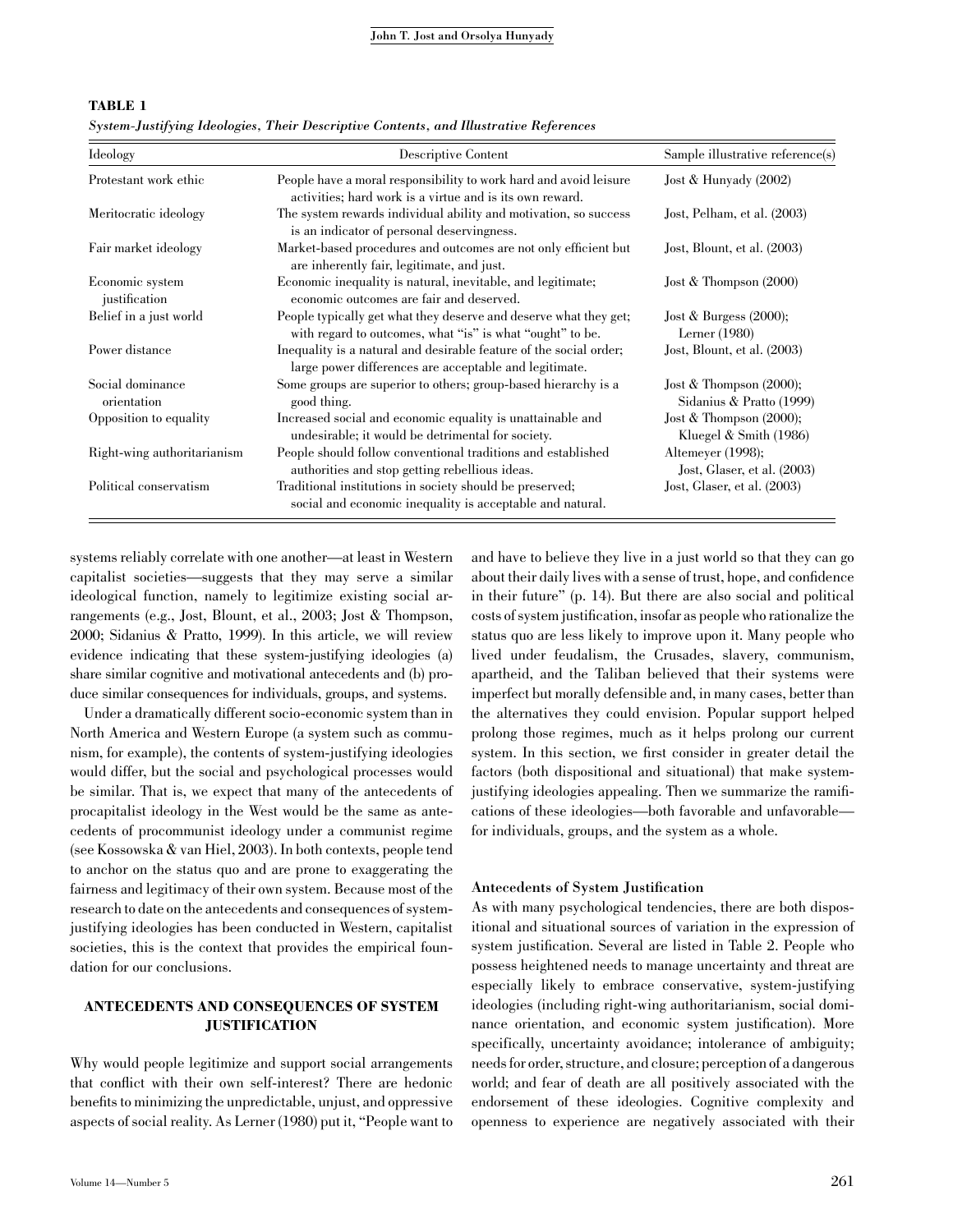TABLE 2

Some Cognitive-Motivational Antecedents of System-Justifying Ideologies

| Antecedent                      | Conceptual/operational definition                                                                                                                 |  |
|---------------------------------|---------------------------------------------------------------------------------------------------------------------------------------------------|--|
| Needs for order, structure, and | Preference for a decision-making environment that is orderly, well structured, and unambiguous; a                                                 |  |
| closure $(+)$                   | desire to make decisions quickly and to stick with them                                                                                           |  |
| Openness to experience $(-)$    | An orientation that is creative, curious, flexible, and sensation seeking; an affinity for situations<br>involving novelty, diversity, and change |  |
| Perception of a dangerous       | Heightened sensitivity to potential dangers in the social environment, including threats of violence,                                             |  |
| world $(+)$                     | crime, terrorism, and evildoing                                                                                                                   |  |
| Death anxiety/mortality         | Existential awareness of and fear associated with the prospect of one's own death; anxiety arising from                                           |  |
| salience $(+)$                  | mortality concerns                                                                                                                                |  |
| System instability and threat   | Actual or perceived threat to the legitimacy or stability of the social, economic, or political system; an                                        |  |
| $^{\circ}$                      | attack (symbolic or material) on the status quo                                                                                                   |  |

Note.  $(+)$  Indicates that the variable is positively associated with the endorsement of system-justifying ideologies;  $(-)$  indicates that it is negatively associated with system justification.

endorsement (Jost, Glaser, et al., 2003). There is a good match between needs to reduce uncertainty and threat and system justification, because preserving the status quo allows one to maintain what is familiar while rejecting the uncertain prospect of social change. For many people, the devil they know seems less threatening and more legitimate than the devil they don't.

There are other dispositional findings that suggest a motivational basis to system justification. Jost, Blount, et al. (2003) found that self-deception (measured as an individual difference variable) predicts endorsement of fair market ideology and support for capitalism. Scores on the fair market ideology scale—operationally defined as the tendency to believe that market-based procedures and outcomes are inherently fair and legitimate—are moderately to strongly correlated with endorsement of other system-justifying ideologies, including conservatism, opposition to equality, right-wing authoritarianism, belief in a just world, and economic system justification (which also tend to be correlated with one another). The observation that self-deception and feelings of threat are associated with the degree of system justification indicates that there is a motivational (or "hot") component to otherwise "cold" judgments concerning the legitimacy of political and economic institutions.

With regard to situational variables, the appeal of conservative, system-justifying beliefs is enhanced under conditions of high system threat and mortality salience (e.g., Jost, Glaser, et al., 2003; Landau, et al., 2004). Our experiments demonstrate that threats to the legitimacy of the social system lead people to increase their use of stereotypes to justify inequality between groups (e.g., Jost & Hunyady, 2002) and—especially if they are high in self-deception—to defend the capitalist status quo more vigorously (Jost, Blount, et al., 2003). The fact that the 9/11 terrorist attacks simultaneously evoked mortality salience and system threat may help to explain why they precipitated relatively strong increases (among liberals as well as conservatives) in patriotism and support for the Bush administration and its policies. In general, threats to the system—as long as they fall

short of toppling the status quo—lead people to bolster existing arrangements by endorsing system-justifying ideologies. Experiments by Kay, Jimenez, and Jost (2002) suggest that, when regime change seems inevitable, people will begin to rationalize the new arrangements almost immediately.

#### Consequences of System Justification

From a social psychological point of view, there are both advantages and disadvantages of engaging in system justification (see Jost & Hunyady, 2002). In Table 3 we have listed some of the consequences for individuals, for groups, and for the social system as a whole. There is evidence that, at the individual level, system-justifying beliefs and ideologies serve the palliative function of decreasing negative affect and increasing positive affect and satisfaction with one's situation (Jost, Pelham, et al., 2003; Kluegel & Smith, 1986). Studies by Wakslak, Jost, Tyler, and Chen (2005) further demonstrate that endorsement of system justification is associated with reductions in moral outrage, guilt (especially but not exclusively among the advantaged), and frustration (especially but not exclusively among the disadvantaged).

At the same time, however, members of disadvantaged groups are faced with a potential conflict between needs to justify the status quo and competing motives to enhance their own selfesteem and group status. Consequently, members of disadvantaged groups (such as blacks) who reject egalitarian alternatives to the status quo tend to suffer in terms of subjective well-being as indexed by levels of self-esteem and depression (Jost & Thompson, 2000). This conflict is not present for members of advantaged groups, who have no problem reconciling the desire to see the system as fair and just with the desire to see themselves and their fellow group members in favorable terms.

There are also important consequences of system justification for attitudes toward social groups. To the extent that they endorse system-justifying ideologies, members of both advantaged and disadvantaged groups tend to perpetuate the status quo by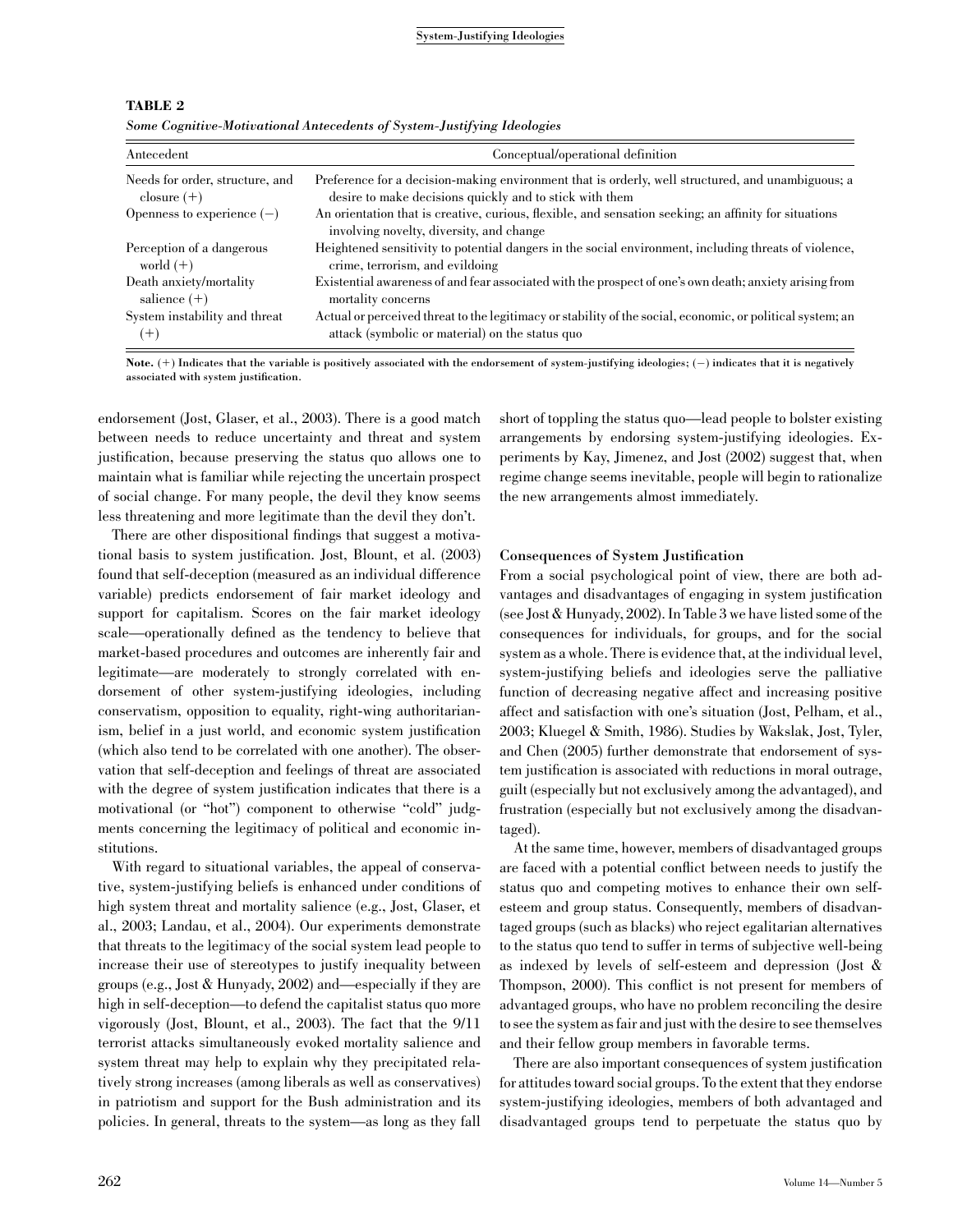TABLE 3

| Variable                                                           | Operational definition(s)                                                                                                                                                                | Consequences of<br>system justification<br>for advantaged | Consequences of<br>system justification<br>for disadvantaged         |
|--------------------------------------------------------------------|------------------------------------------------------------------------------------------------------------------------------------------------------------------------------------------|-----------------------------------------------------------|----------------------------------------------------------------------|
| Positive and<br>negative affect                                    | Self-report ratings of (a) happiness, satisfaction,<br>contentment, and general positive affect; and<br>(b) frustration, anger, guilt, shame, discomfort,<br>and general negative affect | Increased positive affect,<br>decreased negative affect   | Increased positive affect,<br>decreased negative affect              |
| Self-esteem, subjective<br>well-being                              | Scores on self-report measures of individual<br>self-esteem, depression, and neuroticism                                                                                                 | Increased self-esteem.<br>subjective well-being           | Decreased self-esteem.<br>subjective well-being                      |
| In-group versus<br>out-group favoritism                            | Favorability of (implicit and explicit) attitudes<br>toward one's own group relative to the favor-<br>ability of attitudes toward other groups                                           | Increased in-group<br>favoritism                          | Increased out-group<br>favoritism (decreased<br>in-group favoritism) |
| Perceived legitimacy<br>of authorities and<br>institutions         | Trust and approval of the government, support<br>for restricting criticism of the government,<br>belief in the fairness of the economic system                                           | Increased perceptions of<br>legitimacy                    | Increased perceptions<br>of legitimacy                               |
| Support for social<br>change and<br>redistribution of<br>resources | Support for policies of redistribution in<br>educational and employment contexts;<br>willingness to support community service<br>programs to help the disadvantaged                      | Decreased support for<br>social change                    | Decreased support for<br>social change                               |

Several Consequences of Endorsement of System-Justifying Ideologies for Members of Advantaged and Disadvantaged Groups

evaluating the advantaged group more favorably than the disadvantaged group on implicit (unconscious) as well as explicit (conscious) measures. Evidence summarized by Jost et al. (2004) indicates that acceptance of system-justifying ideologies (including the belief in a just world, economic system justification, social dominance orientation, and political conservatism) is associated with (a) increased in-group favoritism among members of advantaged groups (such as whites, Northerners, and heterosexuals), and (b) increased out-group favoritism among members of disadvantaged groups (such as blacks, Southerners, and homosexuals; see Fig. 1).

In addition, there are clear consequences of system justification for the perceived legitimacy and stability of the overarching social system. Survey research by Jost, Pelham, et al. (2003) suggests that motives to rationalize the status quo may lead those who suffer the most under current circumstances to defend existing authorities and institutions, to support limitations on rights to criticize the government, and to imbue the economic system with legitimacy. Work by Jost, Blount, et al. (2003) showed that endorsement of fair market ideology was associated with the tendency to minimize the seriousness of ethical scandals involving business corporations.

Finally, Wakslak et al. (2005) found that increased system justification (either in terms of ideological endorsement or the temporary activation of a Horatio Alger ''rags to riches'' mindset) undermines support for the redistribution of resources and the desire to help the disadvantaged by alleviating negative emotional states. That is, system justification leads to a significant reduction in emotional distress, both in general and with respect to the particular affective states of moral outrage, guilt, and frustration. Because moral outrage inspires efforts to remedy injustice and participate in social change, the lessening of moral outrage triggered by system justification ultimately contributes to a withdrawal of support for social change.

### **CONCLUSION**

The picture that emerges from the research we have summarized is of man as an ''ideological animal.'' Although there are im-



Fig. 1. Implicit in- and out-group favoritism as a function of endorsement of conservative versus liberal ideologies among gay  $(n = 3,264)$  and straight ( $n = 14,038$ ) respondents. Endorsement of conservative ideology was associated with increased in-group favoritism among straight respondents but with decreased in-group favoritism (and increased outgroup favoritism) among gay respondents. Similar results were obtained for explicit measures of favoritism as well as for racial comparisons (black vs. white). Adapted from Jost, Banaji, and Nosek (2004).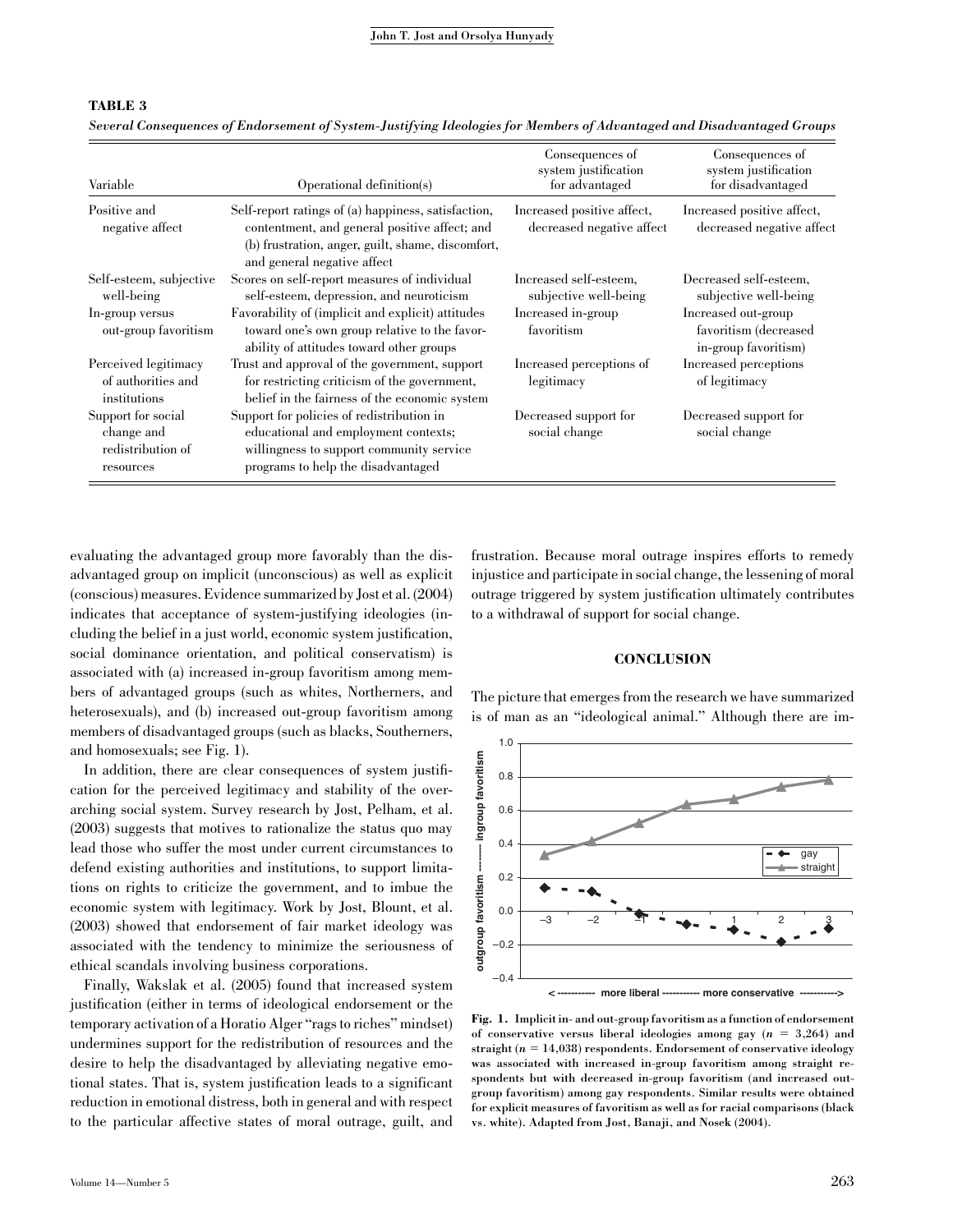portant situational and dispositional sources of variability in the system-justification tendency, most people possess at least some motivation to see the social, economic, and political arrangements that affect them as fair and legitimate. We will end by mentioning some practical implications and directions for future research.

#### Practical Implications

It is often assumed that liberal and left-wing parties enjoy a "natural advantage" in democratic political systems over conservative, right-wing parties because the poor outnumber the rich. This is derived from the notion that ideologies are rationally adopted according to economic and political self-interest. In this article, we have reviewed evidence that ideological endorsement is a product of motivated social cognition rather than ''cold logic.'' At least two practical consequences follow for political parties and leaders in the U.S. system.

First, although liberals may possess weaker needs for system justification than conservatives in general, even liberals want to feel good about most aspects of their own system. Thus, liberals (as well as conservatives) value patriotism; trust and respect most authorities; and believe that democracy and capitalism are the only acceptable political and economic forms, respectively. However, because liberals are more open than conservatives are to modest change (reform) in the system, they consistently leave themselves open to political charges that they are (a) not supportive enough of the current system (i.e., unpatriotic, nontraditional, unconventional), or (b) the same as conservatives, only weaker (i.e., "Republican lite").

Second, the political advantages associated with conservative, system-justifying agendas may be especially pronounced under conditions of uncertainty and threat. This may be the case even if conservative politicians are themselves responsible for increasing levels of threat. Analysis of public opinion data, for example, indicates that President Bush's approval ratings increased after each incident in which terror alert levels were raised during his first term.

#### Future Research

In addition to identifying antecedents and consequences of system justification across time and place, we need to make further progress on disentangling the various cognitive and motivational mechanisms involved in justifying the status quo. In this article, we have focused on conscious endorsement of ideologies, but there are unconscious mechanisms as well. Stereotypes, for example, can provide support for existing forms of intergroup relations whether they are consciously endorsed or not. Our research suggests that even incidental exposure to complementary stereotypes—in which members of advantaged and disadvantaged groups are seen as possessing both strengths and weaknesses—increases the perception that society is fair and just. In future work, it would be useful to determine whether

the system-justifying potential of specific stereotype contents (e.g., Southerners are ''poor but honest,'' blacks are ''aggressive but athletic,'' and professors are ''smart but absentminded'') can explain their emergence and popularity.

In this article, we have reviewed evidence suggesting that there are dispositional and situational sources of variability in the individual's need for system justification and that this need may be satisfied through the endorsement of different ideologies (as well as through other means, including stereotyping). These qualities of flexibility and substitutability of means suggest that system justification may operate as a goal. If so, it may exhibit other goal-like properties, such as persistence and resumption following interruption. We expect that the strength of an individual's motivation to restore the system's legitimacy following system threat would steadily increase until the goal is attained and that interruption of goal pursuit would lead people to redouble their system-justification efforts. Experiments directly investigating these possibilities would shed valuable light on the motivational dynamics of system-justification processes.

## Recommended Reading

Altemeyer, R.A. (1998). (See References)

- Glick, P., & Fiske, S.T. (2001). An ambivalent alliance: Hostile and benevolent sexism as complementary justifications for gender inequality. American Psychologist, 56, 109–118.
- Jost, J.T., Banaji, M.R., & Nosek, B.A. (2004). (See References)
- Jost, J.T., Glaser, J., Kruglanski, A.W., & Sulloway, F. (2003). (See References)
- Pratto, F., Sidanius, J., Stallworth, L.M., & Malle, B.F. (1994). Social dominance orientation: A personality variable predicting social and political attitudes. Journal of Personality and Social Psychology, 67, 741–763.

#### REFERENCES

- Altemeyer, R.A. (1998). The other 'authoritarian personality'. Advances in Experimental Social Psychology, 30, 47–91.
- Jost, J.T., Banaji, M.R., & Nosek, B.A. (2004). A decade of system justification theory: Accumulated evidence of conscious and unconscious bolstering of the status quo. Political Psychology, 25, 881–919.
- Jost, J.T., Blount, S., Pfeffer, J., & Hunyady, G. (2003). Fair market ideology: Its cognitive-motivational underpinnings. Research in Organizational Behavior, 25, 53–91.
- Jost, J.T., & Burgess, D. (2000). Attitudinal ambivalence and the conflict between group and system justification motives in low status groups. Personality and Social Psychology Bulletin, 26, 293–305.
- Jost, J.T., Glaser, J., Kruglanski, A.W., & Sulloway, F. (2003). Political conservatism as motivated social cognition. Psychological Bulletin, 129, 339–375.
- Jost, J.T., & Hunyady, O. (2002). The psychology of system justification and the palliative function of ideology. European Review of Social Psychology, 13, 111–153.
- Jost, J.T., Pelham, B.W., & Carvallo, M. (2002). Non-conscious forms of system justification: Cognitive, affective, and behavioral prefer-